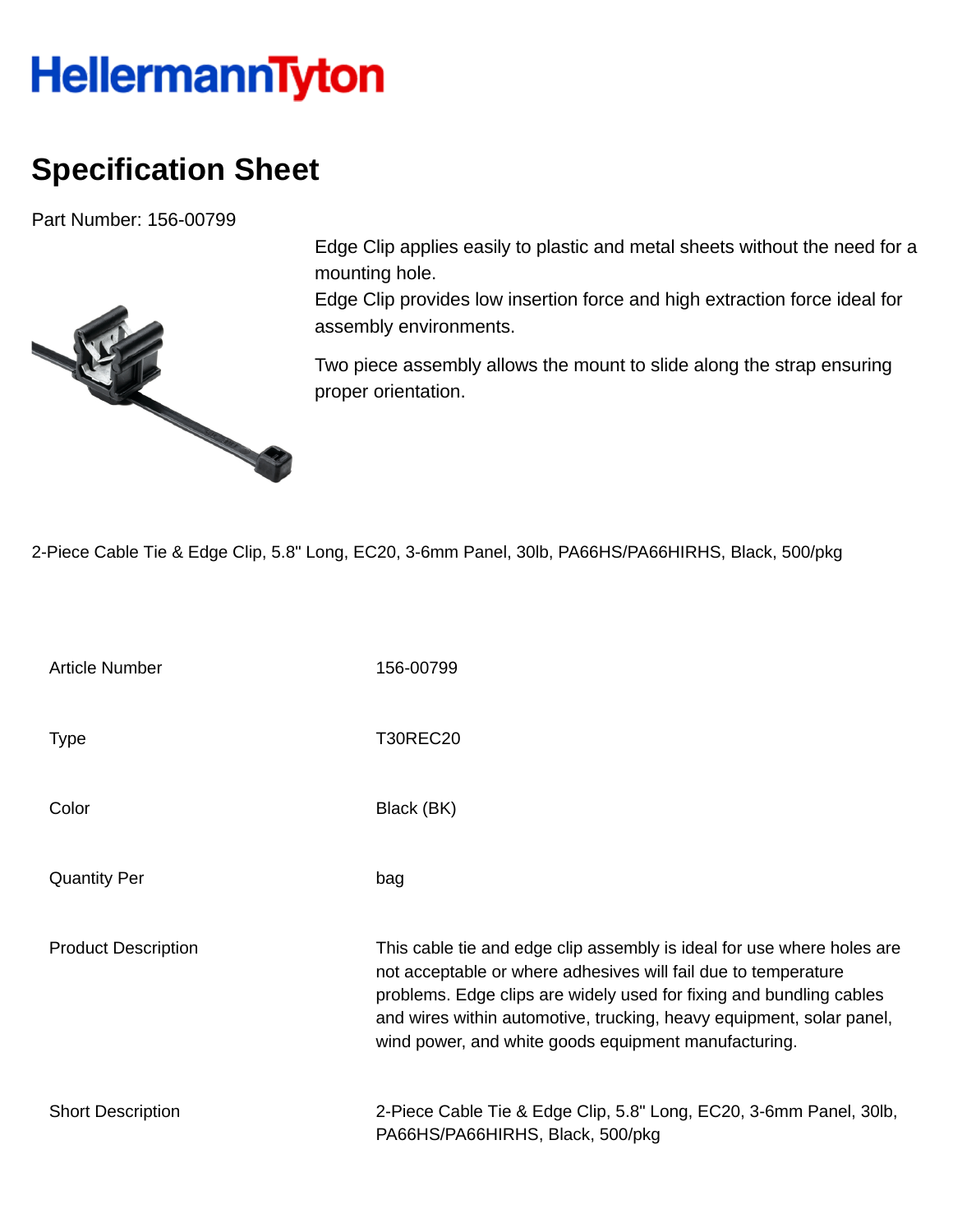| Minimum Tensile Strength (Imperial)   | 30.0                              |
|---------------------------------------|-----------------------------------|
| Minimum Tensile Strength (Metric)     | 135                               |
| Length L (Imperial)                   | 6.0                               |
| Length L (Metric)                     | 150.0                             |
| <b>Fixation Method</b>                | EdgeClip, top, assembled, 2 piece |
| <b>Identification Plate Position</b>  | none                              |
| Variant                               | <b>Inside Serrated</b>            |
| Width W (Imperial)                    | 0.14                              |
| Width W (Metric)                      | 3.6                               |
| <b>Bundle Diameter Min (Imperial)</b> | 0.20                              |
| <b>Bundle Diameter Min (Metric)</b>   | 1.0                               |
| <b>Bundle Diameter Max (Imperial)</b> | 1.4                               |
| <b>Bundle Diameter Max (Metric)</b>   | 32.0                              |
| Thickness T (Imperial)                | 0.04                              |
| Height H (Imperial)                   | 0.04                              |